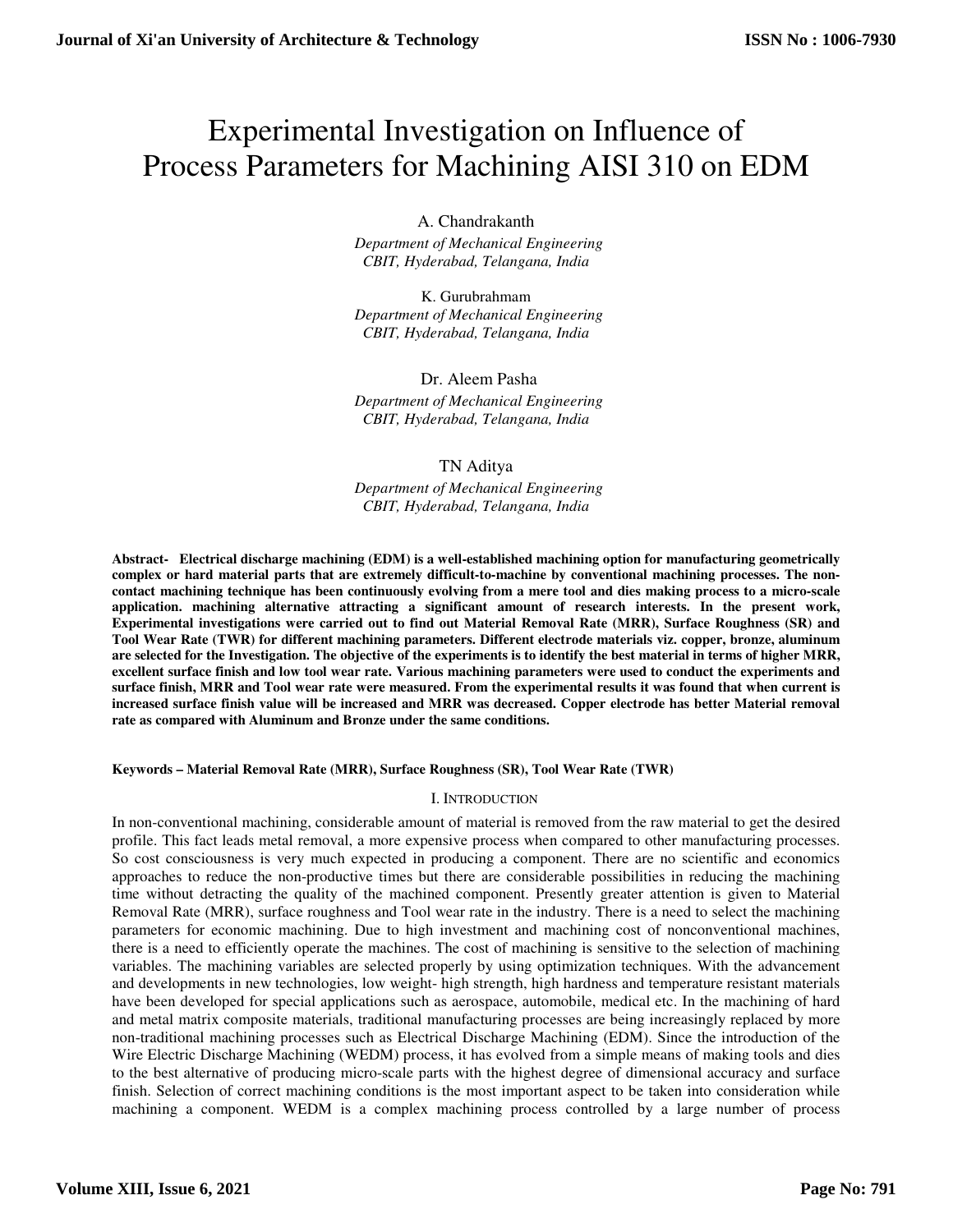parameters such as the voltage, discharge frequency, discharge current intensity, wire electrode speed, dielectric flow rate, type of electrode etc. Any slight variations in the process parameters can affect the machining performance. Therefore, detailed information of the WEDM parameters and their influence on output machining characteristics should be available before machining in EDM. This literature reviews the research work with an attempt to understand and interpret the previous work on different aspects related to EDM/WEDM.

## II. EXPERIMENTAL SETUP AND PROCESS

## *2.1 EXPERIMENTAL PROCESS –*

The machining is carried out on ElectronicaC-425 EDM setup. Stainless steel 310 is used as work material with Copper, aluminum and bronze as electrodes and SPO oil as dielectric oil. Experiments were performed using ElectronicaC-425 EDM Machine. The experiments are conducted using different process parameters like peak current, pulse on time, pulse off time, gap, sensitivity, resistance, duty cycle, impulse current, pulse current, spark time, lift time. The work piece material used for experimentation is ANSI 310. The experiments are conducted using different electrode material like Copper, Aluminum and Bronze.



Figure 1. ElectronicaC-425 EDM machine used for experimentation

After the machining process, the MRR is evaluated for each cutting condition by measuring the amount of material removed and the time taken for the material removal. Machining experiments for determining the metal removal rate will be carried out by setting voltage in the range of 120-200v, the discharge current in the range of 6.0 to 18.0A, the pulse duration in the range of 30-90µs, and the gap between the electrode and work piece in the range of 10-200 microns. After calculating MRR, the surface roughness and tool wear rate is also calculated for each electrode used. The results are then compared to find the effect of the current on the output parameters.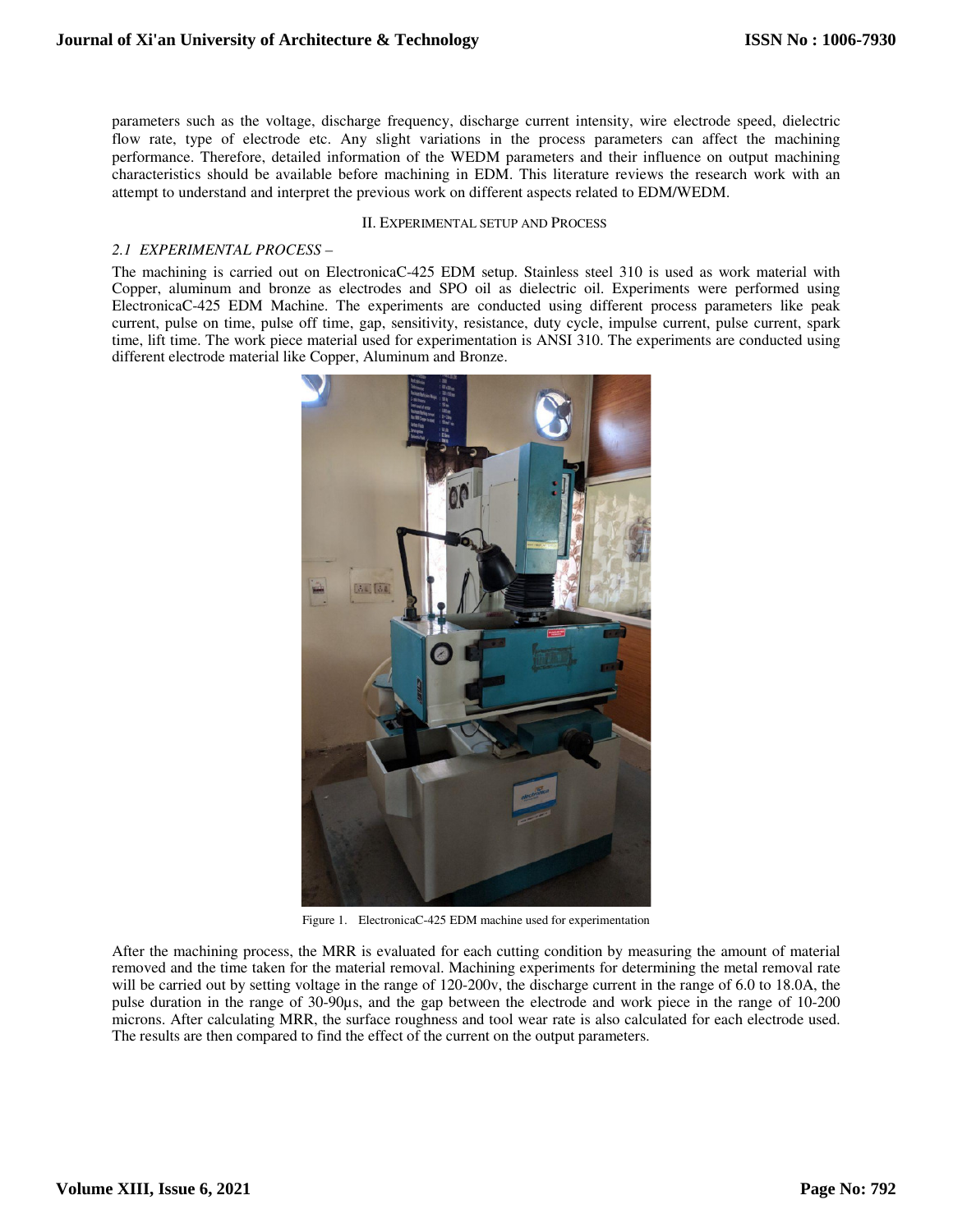| <b>Experimental Condition Description</b> |                                 |  |
|-------------------------------------------|---------------------------------|--|
| Electrode<br>Copper, Bronze & Aluminium   |                                 |  |
| Workpiece Size                            | Rectangular Piece Of 100x50x5mm |  |
| Input Current                             | $2-20A$                         |  |
| Pulse On Time                             | $1-100\mu s$                    |  |
| Gap                                       | $10 - 200\mu$                   |  |
| Dielectric Fluid                          | SPO Oil                         |  |
| Work Piece material                       | <b>AISI 310</b>                 |  |

|  |  |  |  | Table -1 machining parameters used for experimentation |
|--|--|--|--|--------------------------------------------------------|
|  |  |  |  |                                                        |

## *2.2. Experimental Procedure*

when the required parameters are chosen and set, the machining starts. Either the machining time or the depth of cut is made as a fixed parameter and accordingly the readings are noted down. if the depth of cut is made fixed, then the time taken is noted and if the time is made fixed, the depth of cut is fixed. SPO oil is a combination of hydrated water, kerosene and glycerin. As the electrode moves up and down, due to the contact of the work piece and electrode, the current flows and material is removed which is called pulse on time. When the electrode moves away from metal, the current doesn't flow and the removed material is washed away with the help of dielectric fluid, this stage is called pulse off time. In this way the metal removal takes places. The weight of the tool and the work piece is noted down before and after the experimentation in order to calculate MRR and the TWR. The surface roughness is measured using Mitutoyo Surf test SJ-210 (178-561-02A) for the workpiece machined under different conditions. The samples of the work piece after the experimentation are shown in the figure 2.

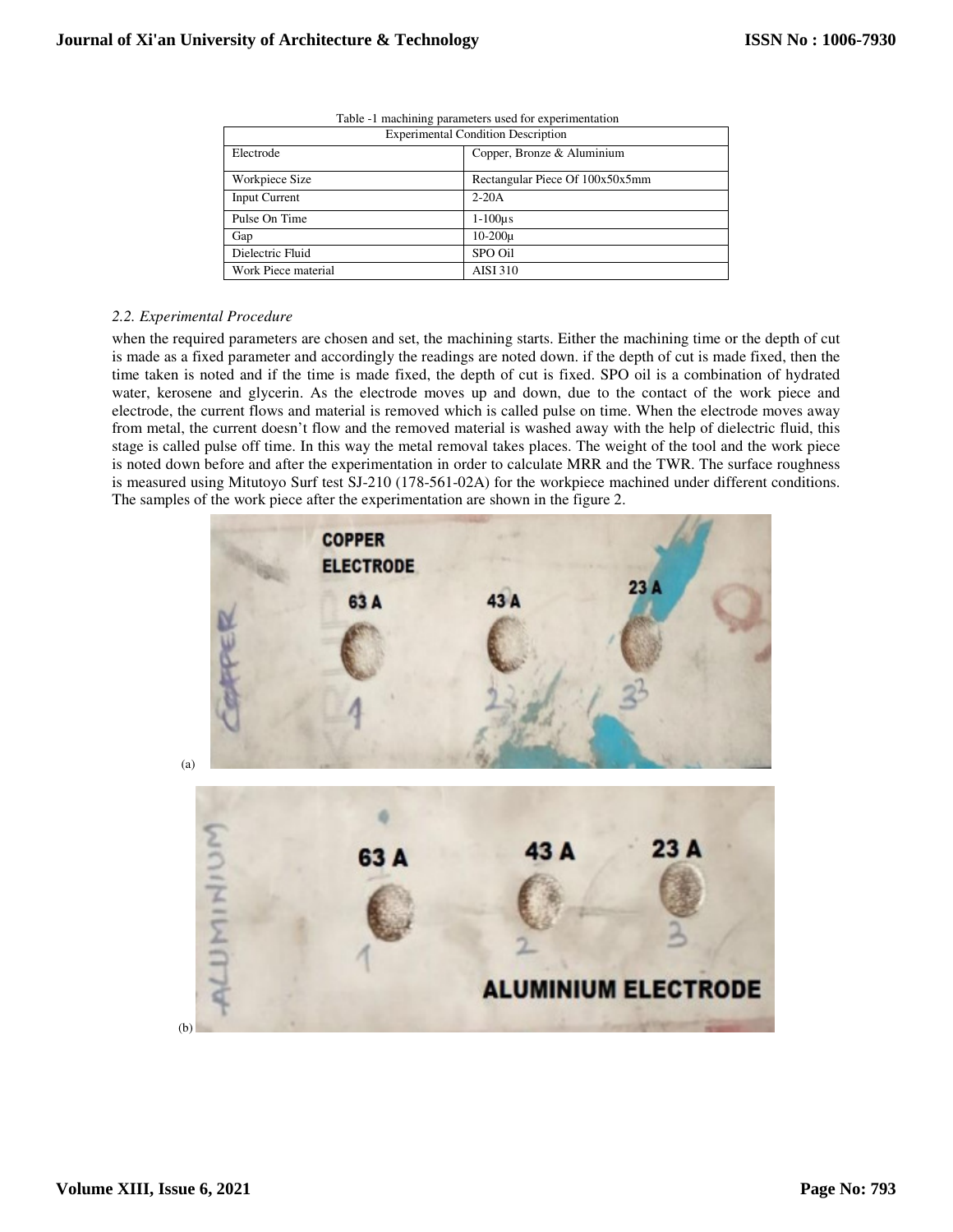

Figure 2. Samples of the work piece with electrode material of (a) Copper(b) Aluminium (c) Bronze

## III. RESULTS AND DISCUSSIONS

The Experimental results are shown in the below tables. The ssamples of the work piece after the experiments were checked for Surface roughness and Material removal rate and the electrode is used for calculating the tool wear rate. The results are shown in the table below.

| Electrode material  | Current | Roughness value( $\mu$ m) |
|---------------------|---------|---------------------------|
| Copper-C106/CW024A  | 63      | 4.881                     |
|                     | 43      | 3.820                     |
|                     | 23      | 3.495                     |
| Aluminum-Alloy 2024 | 63      | 4.052                     |
|                     | 43      | 3.812                     |
|                     | 23      | 4.950                     |
| Bronze-C63000       | 63      | 3.434                     |
|                     | 43      | 2.014                     |
|                     | 23      | 1.807                     |

Table -2 Experiment Results for Roughness value

| Electrode material  | Current | $MRR$ (cm <sup>3</sup> /min) |
|---------------------|---------|------------------------------|
| Copper-C106/CW024A  | 63      | $9.677 \times 10^{-3}$       |
|                     | 43      | $10.193 \times 10^{-3}$      |
|                     | 23      | $12.534 \times 10^{-3}$      |
| Aluminum-Alloy 2024 | 63      | $4.313 \times 10^{-3}$       |
|                     | 43      | 5.298 x $10^{-3}$            |
|                     | 23      | $7.373 \times 10^{-3}$       |
| Bronze-C63000       | 63      | $3.12 \times 10^{-3}$        |
|                     | 43      | $1.801 \times 10^{-3}$       |
|                     | 23      | $1.487 \times 10^{-3}$       |

Table -3 Experiment Results for Material Removal Rate

| Table -4 Experiment Results for Tool wear rate |  |  |  |
|------------------------------------------------|--|--|--|
|------------------------------------------------|--|--|--|

| Electrode material  | Current | TWR $(cm^3/min)$       |
|---------------------|---------|------------------------|
| Copper-C106/CW024A  | 63      | $4.650 \times 10^{-5}$ |
|                     | 43      | $5.580 \times 10^{-5}$ |
|                     | 23      | $2.39 \times 10^{-5}$  |
| Aluminum-Alloy 2024 | 63      | $5.138 \times 10^{-5}$ |
|                     | 43      | $9.324 \times 10^{-5}$ |
|                     | 23      | $3.597 \times 10^{-5}$ |
| Bronze-C63000       | 63      | $1.29 \times 10^{-5}$  |
|                     | 43      | $1.58 \times 10^{-5}$  |
|                     | 23      | $2.77 \times 10^{-5}$  |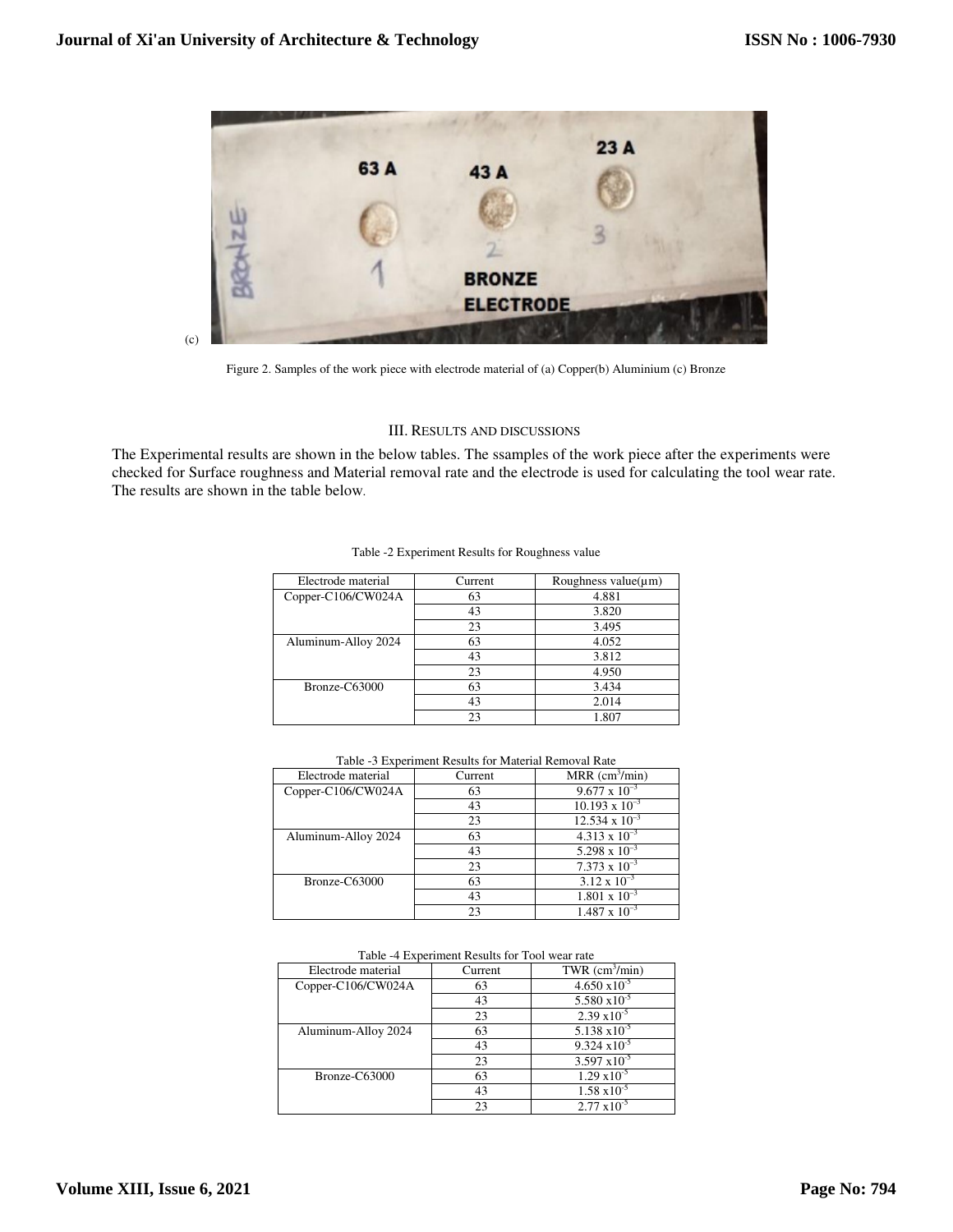

Figure 3. The electrode used is copper and a graph is drawn by taking input current on x axis with (a) MRR (b) TWR (c) Surface roughness



Figure 4. The electrode used is Aluminium and a graph is drawn by taking input current on x axis with (a) MRR (b) TWR (c) Surface roughness



### IV.CONCLUSION

In this study the influence of significant EDM process parameters like current and type of electrodes on response parameters Material removal rate (MRR), Surface roughness and Tool wear rate (TWR) while machining Aisi310 has been investigated. The major conclusions drawn from this study is that the EDM is an adequate process to machine AISI 310 with good MRR and surface finish. When current is increased surface finish and MRR value was found to be increased. Copper electrode has better Material removal rate as compared with Aluminium and Bronze under the same conditions. For better investigation and optimization, more input parameters can be considered and statistical analysis can be done by using different techniques.

#### REFERENCES

- [1] Kansal H, Singh S and Kumar P. (2007) Technology and research developments in powder mixed electric discharge machining (PMEDM). Journal of Materials Processing Technology 184: 32-41.
- [2] Kansal HK, Singh Sehijpal and Kumar P. (2007) Modeling of machining parameters in powder mixed electric discharge machining (PMEDM) of Al–10%SiCP metal matrix composites. Journal of Materials Processing Technology 1:396-411
- [3] Investigation On The Influence Of Edm Parameters On Machining Characteristics For Aisi 304 K. Buschaiaha , M.JagadeeswaraRaob , A. Krishnaiahc .
- [4] A Chandrakanth, DS Gajanana, B Kshetramohan " Experimental Investigation of Process Parameters of Submerged Wire EDM for Machining High Speed Steel" International Journal of Engineering Research, Volume, 427-431
- [5] Experimental investigation of EDM process parameters in machining of 17-4 PH Steel using taguchi method Materials Today: Proceedings, Volume 5, Issue 2, Part 1, 2018, Pages 5058-5067 S. Chandramouli, K. Eswaraiah.
- [6] Kapoor J, Singh S and Khamba JS. (2012) High-performance wire electrodes for wire electrical-discharge machining. Proceedings of the Institution of Mechanical Engineers, Part B: Journal of Engineering Manufacture: 0954405412460354.
- [7] Krar S and Check A. (1997) Electrical discharge machining. Technology of Machine Tools, Glencoe/McGraw-Hill, New York, 800